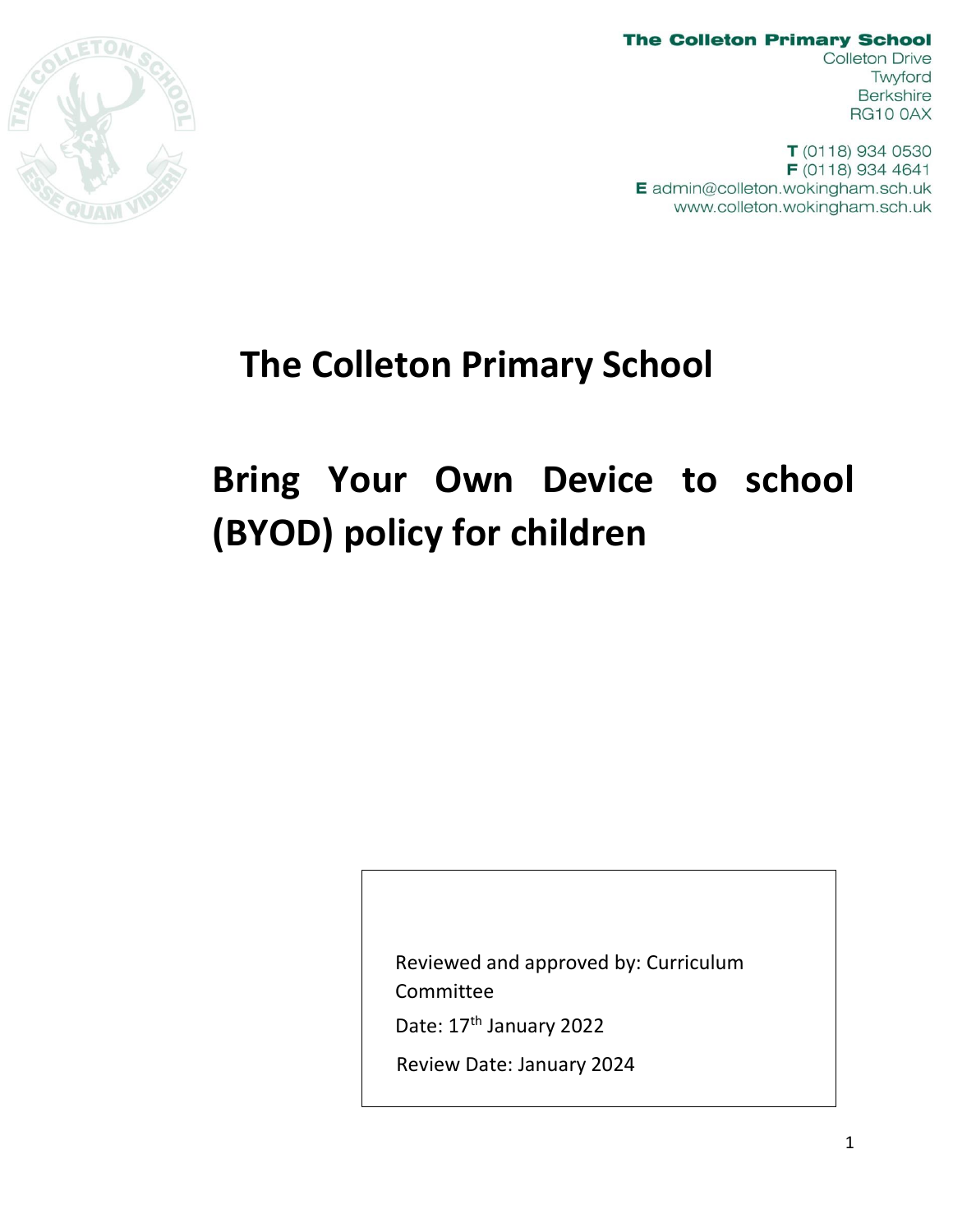#### **OVERVIEW**

This policy is to ensure appropriate use by children who may bring their own personal device to school to support their learning. This includes any accompanying software or hardware for the learning purpose. It applies to the use of the device during school hours and whilst on the school site.

**Parent/Children Agreement** — Parents and children must agree to the contents of this BYOD policy to show acceptance of the terms and conditions of the use of mobile electronic communication devices in school before children are permitted to use their own device. This overrides our E-Safety policy and will only be agreed if a specific learning need will be supported through the use of the device.

**Electronic Communication Device** — such devices include laptops, netbooks and notebooks, iPads and tablets, Kindle and e-readers, iPod Touch, smartphone and mobile phones and any other devices that allow electronic communication. Devices that are primarily aimed at gaming or are primarily a music player are not allowed without further discussion and prior permission being granted. Similarly, devices that just permit the making of phone calls and sending texts are also not allowed. The Colleton School will make the final decision whether any such device is permitted.

**Lost, stolen or damaged** — Children who bring such devices into school do so entirely at their own risk, just like any other personal item. The Colleton School will not accept any responsibility for devices that are misplaced, lost, stolen or damaged. It is also recommended that such devices are fully insured to cover loss and damage outside of the home.

**Security and Care** - Children are responsible for the proper care and use of their own device. Children are responsible for the adequate security of their own device whilst in school and keeping it in the agreed place within the team. Children must not share or lend their device to other pupils.

**Educational use** — Devices will only be used for educational purposes to support learning whilst in school. It will be at the teacher's discretion as to when these devices may be used by a child within school. Children will respect a teacher's decision and turn off their device when requested to do so.

**Audio, Photographs and Video** — Children will not use their device to record audio or take photographs or video of other children or members of staff without their permission. Children will not transmit or upload such media without permission.

**Internet Usage Policy** — Devices will only access the internet through The Colleton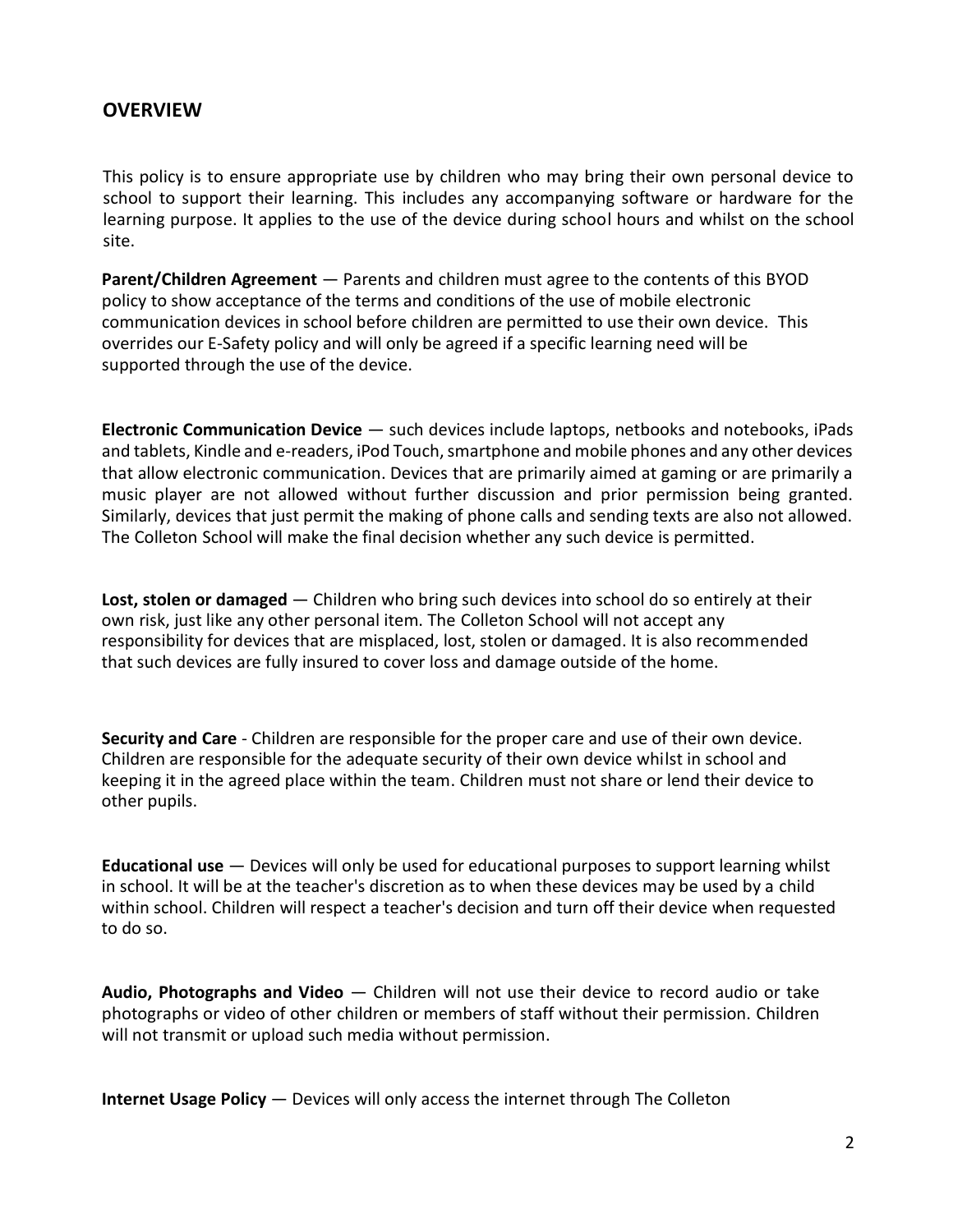School network. Children will adhere to the school's E-Safety Policy whilst on the school site. Members of staff have the right to access a child's own device if there is reason to believe a child is in violation of this policy or the above-mentioned policies.

Some devices may not have the capability to connect to school systems. The school is not under any obligation to modify its systems or otherwise assist children in connecting to those systems.

**Breaching the BYOD Policy** — If a child breaches the BYOD Policy or if a member of staff feels that they are likely to have breached this policy, the right to use the device will be withdrawn for a time period defined by the teacher and a discussion held with the parent. The child's parent will be contacted and they will need to come into school to collect the device at the end of the day. Subsequent misuse by the same child may mean that child is no longer permitted to bring in their own device to school.

#### **Monitoring**

The school reserves the right to monitor, intercept, review and erase, without notice, content on the device that is deemed to be in breach of this policy. Monitoring, intercepting, reviewing or erasing of content will only be carried out in order to:

- prevent misuse of the device
- ensure compliance with our rules, standards of conduct and policies in force (including this policy)

By signing the declaration at the end of this policy, you confirm your agreement (without further notice or permission) to such monitoring. You also agree that you use the device at your own risk and that the school will not be responsible for any losses, damages or liability arising out of its use, including any loss, corruption or misuse of any content or loss of access to or misuse of any device, its software or its functionality.

#### **Lost or stolen devices**

In the event of a lost or stolen device, you should report the incident to your teacher and the main school office.

## **Technical support**

We do not provide technical support for devices. If you bring your device to school you are responsible for any repairs, maintenance or replacement costs and services.

## **Costs and reimbursements**

You must pay for your own device costs under this policy. By signing the declaration at the end of this policy you acknowledge that you alone are responsible for all costs associated with the device